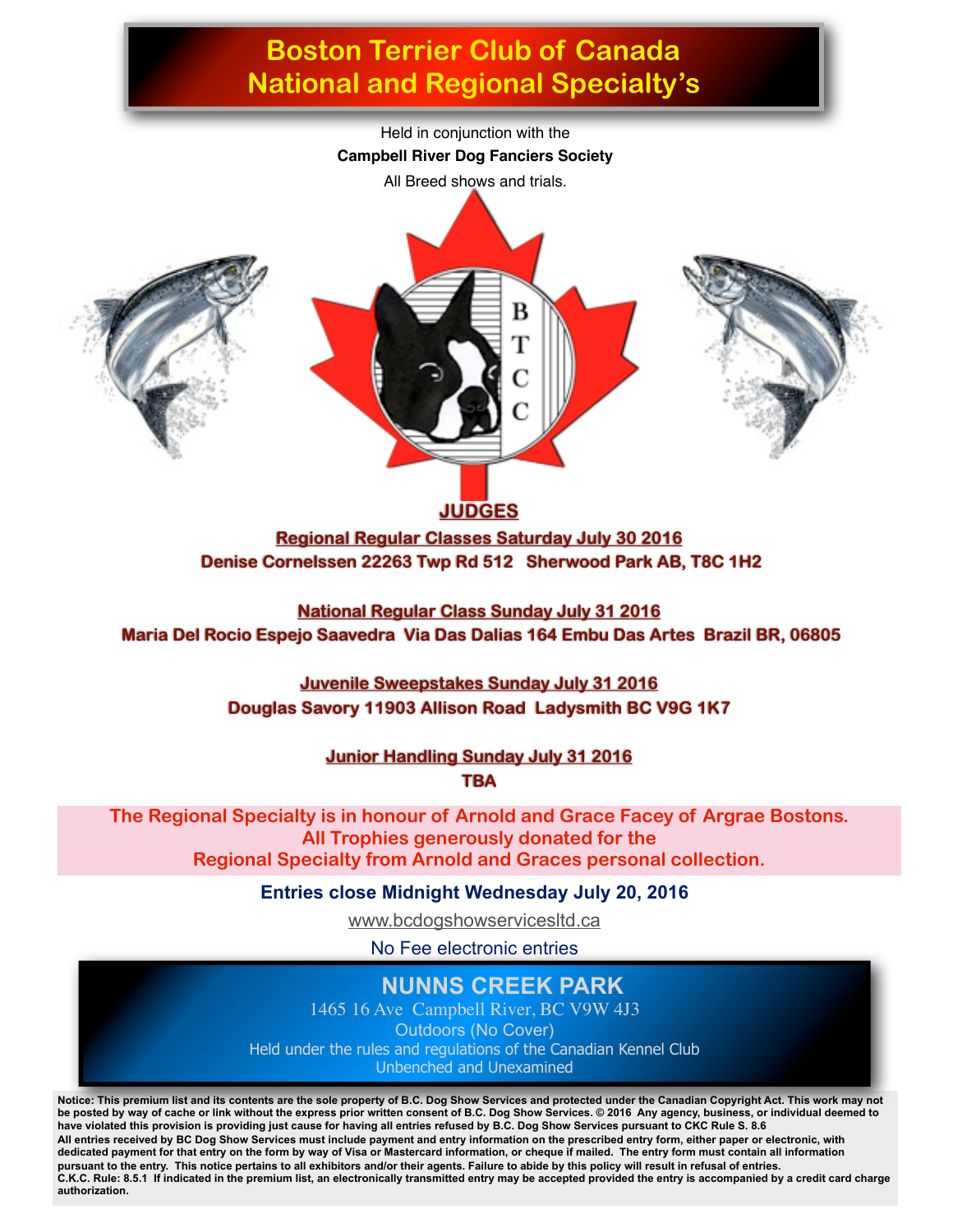| Club                                                | <b>PRESIDENT</b>                                                                                                                                                                                                                                                                                                                                                                                                                   | <b>VICE PRESIDENT</b>                                                                                                                                                                                                                                                                                   | Judy Warren<br>Robert Lowes                                                                                                                                                                                                                                                                                   |
|-----------------------------------------------------|------------------------------------------------------------------------------------------------------------------------------------------------------------------------------------------------------------------------------------------------------------------------------------------------------------------------------------------------------------------------------------------------------------------------------------|---------------------------------------------------------------------------------------------------------------------------------------------------------------------------------------------------------------------------------------------------------------------------------------------------------|---------------------------------------------------------------------------------------------------------------------------------------------------------------------------------------------------------------------------------------------------------------------------------------------------------------|
| <b>Executive</b><br><b>Show</b><br><b>Officials</b> | <b>SECRETARY</b><br><b>TREASURER</b><br><b>SHOW CHAIRPERSON</b><br><b>SHOW COMMITTEE</b><br><b>SHOW SUPERINTENDENT</b><br><b>HOSPITALITY</b><br><b>PHOTOGRAPHER</b><br><b>TROPHIES AND PRIZES</b><br><b>VETERINARIAN</b><br><b>CANADIAN KENNEL CLUB (C.K.C.)</b><br><b>CKC DIRECTOR BCSW</b><br><b>CKC CONFORMATION COUNCIL VI</b><br><b>CKC JUNIOR COUNCIL BCSW</b>                                                               | Judy Warren beardawg_1@msn.com<br>All Members of Boston Terrier Club of Canada<br>Irmeli Wharton<br>Lisa R Ylikangas<br>Lisa R Ylikangas<br>Campbell River Veterinary Hospital<br>2566 South Island Hwy., 250-923-4292, www.crvet.com<br>www.ckc.ca<br>Phone/Fax 604-731-2394 joanbennettbcsw@gmail.com | <b>Chris Chatters</b><br><b>Chris Chatters</b><br>DogShots Photography 250-792-2206 dogshots@shaw.ca<br>Lance Novak 200 Ronson Drive, Suite 400, Etobicoke, ON, M9W 6R4<br>Joan Bennett #418 8735 Hampton Place, Vancouver, B.C. V6T 2G8<br>Margaret Jones 2670 W Shawnigan Lake Rd Shawnigan Lake BC V0R 2W0 |
|                                                     |                                                                                                                                                                                                                                                                                                                                                                                                                                    |                                                                                                                                                                                                                                                                                                         | Honey Glendinning 29-8618 209 Street Langley BC V1M 4C4                                                                                                                                                                                                                                                       |
| <b>Show</b>                                         |                                                                                                                                                                                                                                                                                                                                                                                                                                    | <b>B.C. DOG SHOW SERVICES LTD.</b>                                                                                                                                                                                                                                                                      | 151-10090 152nd Street, Suite #504, Surrey, B.C. V3R 8X8                                                                                                                                                                                                                                                      |
| <b>Secretary</b>                                    | Phone: 778-395-3647                                                                                                                                                                                                                                                                                                                                                                                                                | www.bcdogshowservicesItd.ca                                                                                                                                                                                                                                                                             | Fax: 778-395-7404                                                                                                                                                                                                                                                                                             |
|                                                     | <b>REGIONAL SATURDAY JULY 30 2016</b><br>Bred By Exhibitor class; Open [class divided by weight]: under 15 lbs, 15-20 lbs, 20-25 lbs; and Specials Only.<br><b>Non Regular Classes</b><br>Veterans, Baby Puppy; Brace; Stud Dog; Brood Bitch and Progeny; and Exhibition Only.                                                                                                                                                     |                                                                                                                                                                                                                                                                                                         | Regular Classes: Junior Puppy class; Senior Puppy class; 12 to 15 Month class; 15 to 18 Month class; Canadian Bred class;                                                                                                                                                                                     |
| <b>Classes</b>                                      |                                                                                                                                                                                                                                                                                                                                                                                                                                    |                                                                                                                                                                                                                                                                                                         |                                                                                                                                                                                                                                                                                                               |
| <b>Offered</b>                                      | <b>NATIONAL SUNDAY JULY 31 2016</b><br>Bred By Exhibitor class; Open [class divided by weight]: under 15 lbs, 15-20 lbs, 20-25 lbs; and Specials Only.<br><b>Non Regular Classes</b><br>Veterans; Baby Puppy; Brace; Stud Dog; Brood Bitch and Progeny; and Exhibition Only.<br>Juvenile Sweepstakes: Divided by Sex: 6-9 months, 9-12 months, 12-15 months, 15-18 months<br>Junior Handling: All Classes offered and Best Overall |                                                                                                                                                                                                                                                                                                         | Regular Classes: Junior Puppy class; Senior Puppy class; 12 to 15 Month class; 15 to 18 Month class; Canadian Bred class;                                                                                                                                                                                     |
| Juvenile<br>Sweepstakes                             | divided by sex: 6-9 months, 9-12 months, 12-15 months, 15-18 months.<br><b>PRIZES</b><br>BEST IN SWEEPSTAKES<br>BEST OF OPPOSITE SEX<br><b>FIRST IN EACH CLASS</b><br>25% of Entry fees collected will be retained by the club to defray costs.                                                                                                                                                                                    | 25% of entry fees and rosette<br>10% of entry fees and rosette<br>5% of entry fees and rosette                                                                                                                                                                                                          | JUVENILE Sunday only. Sweepstakes is open to all Boston Terriers 6 months to under 18 months of age on the day of the<br>show, regardless of place of birth. All dogs must be entered in a regular class at the National. The following classes are                                                           |

## **Entries close Midnight Wednesday July 20 2016**

[www.bcdogshowservicesltd.ca](http://www.bcdogshowservicesltd.ca)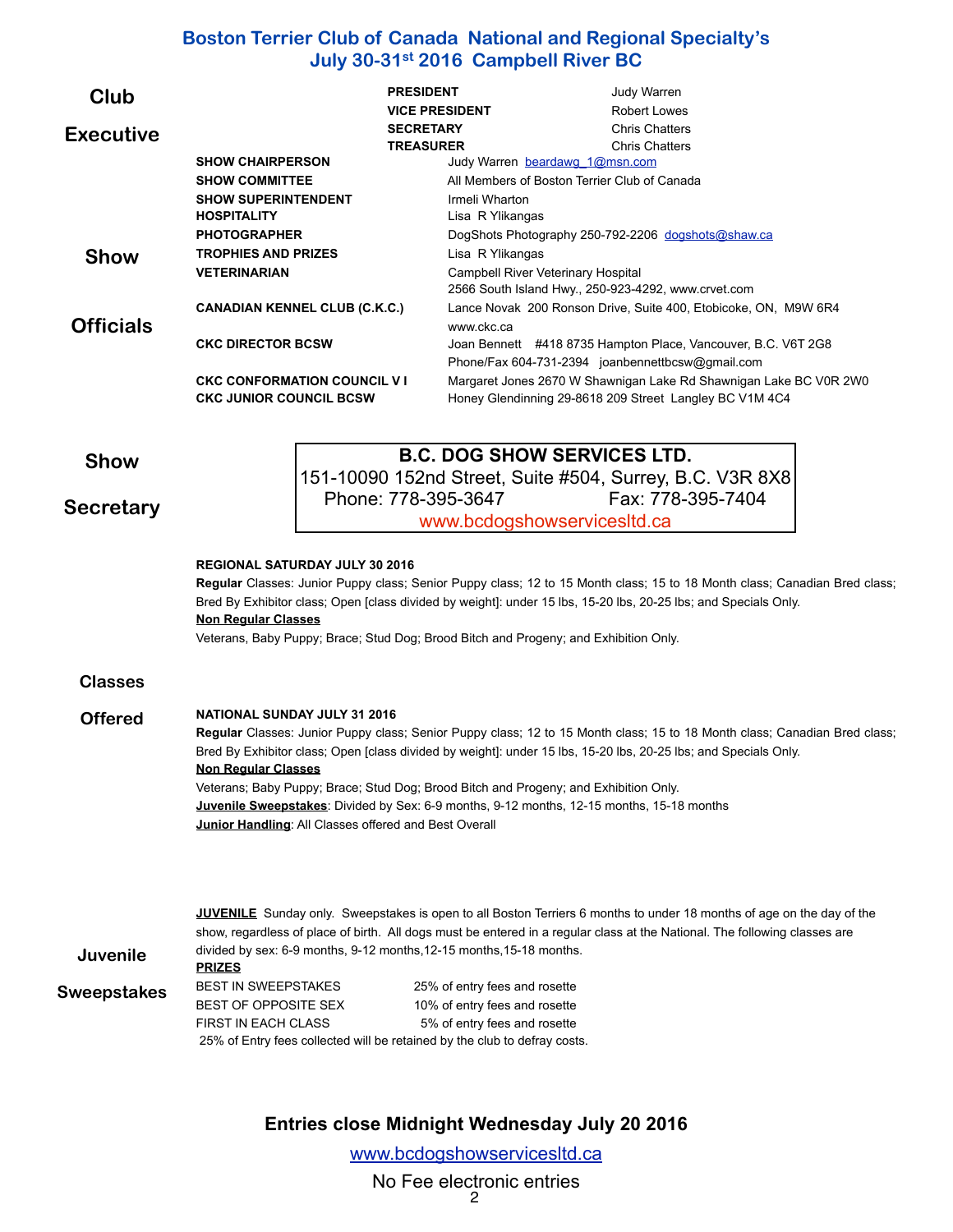$\Box$ 

REGIONAL MEMORIAL TROPHIES

٦

|                                     |  | <b>BEST OF BREED</b>                                                                                                                                                                                                                                                                                                                                                                                                                                                                                                                                                                                         |  |
|-------------------------------------|--|--------------------------------------------------------------------------------------------------------------------------------------------------------------------------------------------------------------------------------------------------------------------------------------------------------------------------------------------------------------------------------------------------------------------------------------------------------------------------------------------------------------------------------------------------------------------------------------------------------------|--|
|                                     |  | In Memory of Mrs. Rosalie Goodyear (Truitt Boston's)                                                                                                                                                                                                                                                                                                                                                                                                                                                                                                                                                         |  |
|                                     |  | Donated by Mrs. Donna Roadhouse (Arpeggio)                                                                                                                                                                                                                                                                                                                                                                                                                                                                                                                                                                   |  |
|                                     |  | <b>BEST PUPPY IN SPECIALTY</b>                                                                                                                                                                                                                                                                                                                                                                                                                                                                                                                                                                               |  |
|                                     |  | Donated by Ted & Sherry Brick (Chaizel Boston's)                                                                                                                                                                                                                                                                                                                                                                                                                                                                                                                                                             |  |
|                                     |  | and Mrs. Kate and Ms. Jamie-McKee Scott<br><b>BEST VETERAN IN SPECIALTY</b>                                                                                                                                                                                                                                                                                                                                                                                                                                                                                                                                  |  |
|                                     |  | In Memory of Can/Am/Int./Nat. Champion Waylins Hans Across The Border.                                                                                                                                                                                                                                                                                                                                                                                                                                                                                                                                       |  |
| Perpetual                           |  | Donated by Linda & Wayne Moss and Teresa and Mike Brereton (Waylin Boston's)                                                                                                                                                                                                                                                                                                                                                                                                                                                                                                                                 |  |
| <b>Trophy</b>                       |  | NATIONAL MEMORIAL TROPHIES                                                                                                                                                                                                                                                                                                                                                                                                                                                                                                                                                                                   |  |
|                                     |  | <b>BEST OF BREED</b>                                                                                                                                                                                                                                                                                                                                                                                                                                                                                                                                                                                         |  |
|                                     |  | In Memory of Mrs. Edith Carroll (Edcliff Bostons), donated by her family                                                                                                                                                                                                                                                                                                                                                                                                                                                                                                                                     |  |
|                                     |  | <b>BEST OF OPPOSITE SEX</b>                                                                                                                                                                                                                                                                                                                                                                                                                                                                                                                                                                                  |  |
|                                     |  | In Memory of Can Am Ch. Truitt's legacy to Rodonna, R.O.M.X,                                                                                                                                                                                                                                                                                                                                                                                                                                                                                                                                                 |  |
|                                     |  | donated by Donna Cole (Rodonna Bostons)*                                                                                                                                                                                                                                                                                                                                                                                                                                                                                                                                                                     |  |
|                                     |  | <b>BEST VETERAN IN SPECIALTY</b>                                                                                                                                                                                                                                                                                                                                                                                                                                                                                                                                                                             |  |
|                                     |  | In Memory of Can/Am/Int./Nat. Champion Waylins Hans Across The Border.                                                                                                                                                                                                                                                                                                                                                                                                                                                                                                                                       |  |
|                                     |  | Donated by Linda & Wayne Moss and Teresa and Mike Brereton (Waylin Boston's)                                                                                                                                                                                                                                                                                                                                                                                                                                                                                                                                 |  |
|                                     |  | <b>BEST VETERAN MALE IN SPECIALTY</b>                                                                                                                                                                                                                                                                                                                                                                                                                                                                                                                                                                        |  |
|                                     |  | In Memory of Ch. Rujay's Super Jet (Darby)                                                                                                                                                                                                                                                                                                                                                                                                                                                                                                                                                                   |  |
|                                     |  | Donated by Lorretta Martin (Soliloguy Bostons)                                                                                                                                                                                                                                                                                                                                                                                                                                                                                                                                                               |  |
| show.<br><b>Prizes</b><br>the show. |  | NATIONAL SPECIALTY: The Boston Terrier Club of Canada, offer lovely prizes and rosettes for the following awards: Best in<br>Specialty*Best of Opposite Sex in Specialty*Best of Winners*Best Puppy in Specialty*Winners Male*Winners<br>Female*Reserve Winners Male*Reserve Winners Female*Veteran Male*Veteran Female*Best Veteran in Specialty*Best<br>Brace*Best Stud Dog*Best Brood Matron*First in each class and Best Baby Puppy.*A prize will be offered for second<br>through fourth in each class. A Rosette is offered for each Award of Merit and Select. All awards/prizes must be picked up at |  |
| <b>Boosters</b>                     |  | Supported Entry for BOSTON TERRIERS Saturday July 30 JUDGE: Mrs Kim Hamel<br>LUVALUV BOSTONS Suitable prizes will be offered for the following awards:<br>BEST IN BREED, BEST OF OPPOSITE SEX IN BREED, BEST OF WINNERS, WINNERS MALE,<br>WINNERS FEMALE and BEST PUPPY IN BREED.<br>Contact: Mrs LISA YLIKANGAS Luvaluvbostons@gmail.com                                                                                                                                                                                                                                                                    |  |
| &                                   |  | Booster for BOSTON TERRIERS Sunday July 31 JUDGE: Mrs Marion Postgate                                                                                                                                                                                                                                                                                                                                                                                                                                                                                                                                        |  |
| <b>Supported</b>                    |  | BOSTON TERRIER CLUB OF CANADA Suitable prizes will be offered for the following awards:<br>BEST IN BREED, BEST OF OPPOSITE SEX IN BREED, BEST OF WINNERS, WINNERS MALE,                                                                                                                                                                                                                                                                                                                                                                                                                                      |  |
|                                     |  | WINNERS FEMALE and BEST PUPPY IN BREED.                                                                                                                                                                                                                                                                                                                                                                                                                                                                                                                                                                      |  |
| <b>Entries</b>                      |  | Booster Chairperson: Mrs Teresa Brereton (604) 857-2652                                                                                                                                                                                                                                                                                                                                                                                                                                                                                                                                                      |  |
|                                     |  | Supported Entry for <b>BOSTON TERRIERS</b> Monday August 1 JUDGE: Mrs Judith Byrne<br><b>KALISKA BOSTONS</b> Suitable prizes will be offered for the following awards:<br>BEST IN BREED, BEST OF OPPOSITE SEX IN BREED, BEST OF WINNERS, WINNERS MALE,<br>WINNERS FEMALE, BABY PUPPY and BEST PUPPY IN BREED.<br>Contact: Mrs Donna Corby dcorby032@gmail.com                                                                                                                                                                                                                                                |  |
|                                     |  | وبالمسترور والمتاريخ فسأرو فيناول الأرائية والمستراة                                                                                                                                                                                                                                                                                                                                                                                                                                                                                                                                                         |  |

## **Entries close Midnight Wednesday July 20 2016**

[www.bcdogshowservicesltd.ca](http://www.bcdogshowservicesltd.ca)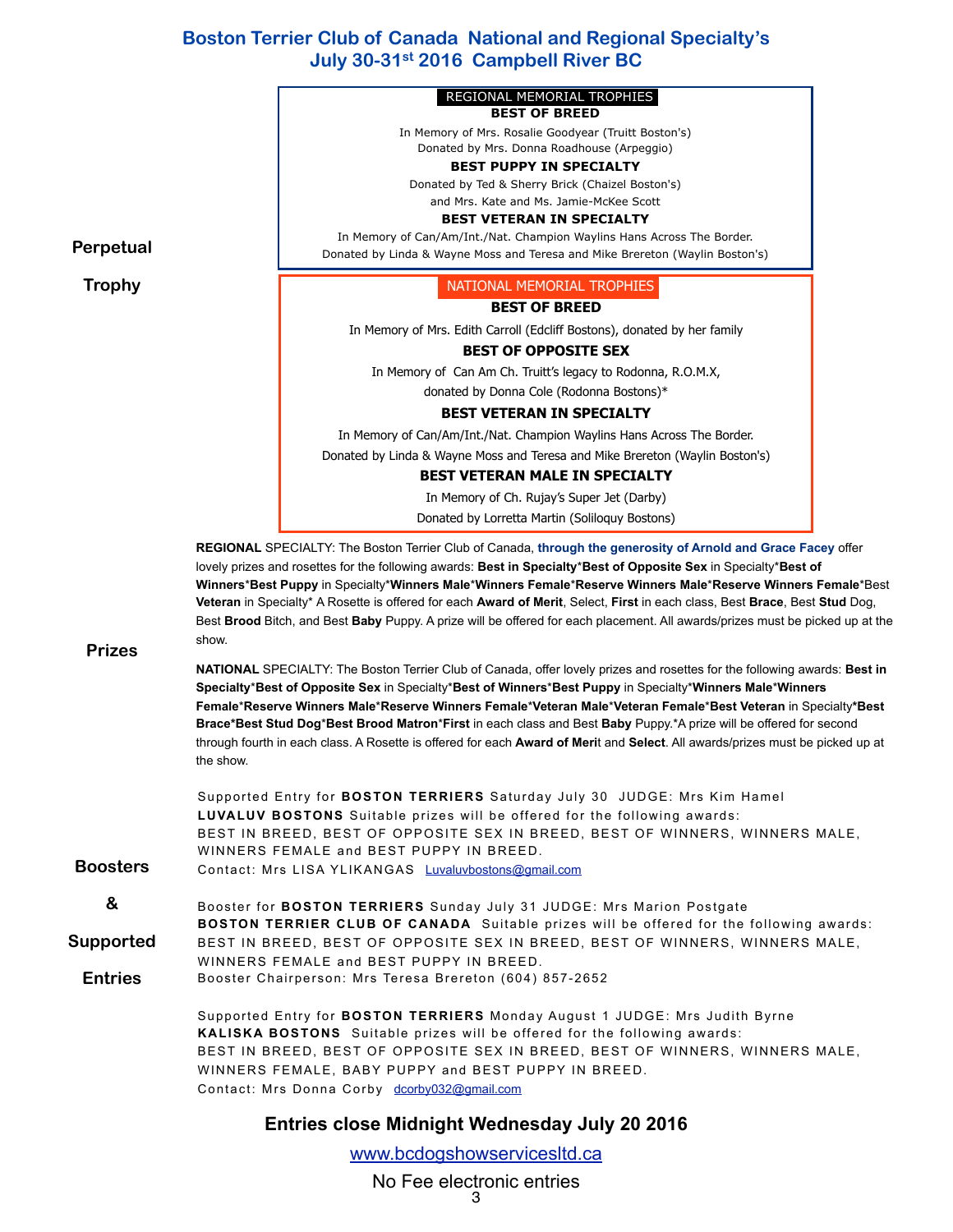|             | <b>DAILY ENTRY FEES</b>                                                                                                             | All taxes are included in fees                         | <b>Fee</b> |
|-------------|-------------------------------------------------------------------------------------------------------------------------------------|--------------------------------------------------------|------------|
| Entry       | Sr Pup., 12-15 Mos,, 15-18 Mos, Cdn Bred, Bred by Exh., Open<br>under 15 lbs, Open 15-20 lbs, Open 20 lbs or more, Specials<br>Only |                                                        | 28         |
| <b>Fees</b> | Junior Puppy and Veteran                                                                                                            |                                                        | 25         |
|             | <b>Baby Puppy</b>                                                                                                                   |                                                        | 16         |
|             | <b>Exhibition Only</b>                                                                                                              |                                                        | 10         |
|             | <b>Brace</b>                                                                                                                        | Per dog, \$15. In total                                | 7.50       |
|             | Stud Dog, Brood Bitch                                                                                                               | Must be entered in a regular class or exhibition only  | 15         |
|             | Sweepstakes                                                                                                                         | Must also be entered in a regular class                | 15         |
|             | Daily Listing Fee (regular class)                                                                                                   | If the dog does not have a CKC, ERN, MCN, number 18.92 |            |
|             | Junior Handling                                                                                                                     |                                                        | Free       |
|             | <b>Pre Ordered Cataloque</b>                                                                                                        |                                                        | 5          |

#### **FREE, CONVENIENT, SECURE, ON-LINE SERVICE**

**The BCDSS Online entry system, allows account holders to create an account, view their entries until** 

**closing time and receive a PDF of their entry within an hour.** 

**GO TO [WWW.BCDOGSHOWSERVICESLTD.CA](http://WWW.BCDOGSHOWSERVICESLTD.CA)**

**Where** 

**to Enter**

#### MAIL ENTRIES

You can also complete the entry forms enclosed in the paper premium list or

#### GO TO **[WWW.BCDOGSHOWSERVICESLTD.CA](http://WWW.BCDOGSHOWSERVICESLTD.CA)**

AND PRINT A PDF OF THE APPROPRIATE ENTRY FORM. COMPLETE IT AND MAIL IT TO EITHER OF THE ADDRESSES BELOW:

> BC Dog Show Services Ltd, 151-10090-152nd Street, Box #504 **Surrey, B.C., Canada** V3R 8X8 (UPS outlet)

#### OR FAX TO **778-395-7404**

 We will not accept entries we can not read in full. We are not responsible for errors in transmission. Make sure you fax the correct side of the paper.

**IF YOU INCLUDE YOUR EMAIL ADDRESS ON THE ENTRY FORM** 

**WE WILL CONFIRM THE RECEIPT OF YOUR ENTRY.**

B.C. Dog Show Services Ltd. considers the exhibitor the customer.

We do not charge processing fees, credit card fees, etc! The fees owing are the fees you are charged. While we would prefer you enter as early as possible, we do not penalize you, the customer, for entering prior to closing date. We value your business and thank-you for choosing this event.

#### **PAYMENT OF FEES**

#### All fees are payable to **B.C. DOG SHOW SERVICES LTD**.

All fees include GST. We do not accept post-dated cheques or telephone entries.

If you enter on-line with us you will receive a PDF attachment of your completed entry form within 1 hour of transmitting your entry. Please review for errors. If you have not received this copy your entry was not received, therefore please enter well before closing time.

Entries may be paid by Cheque, Visa, Mastercard, Money Order or Bank Draft. We do not accept cash. Payment must accompany all entries. Declined credit cards or cheques are considered non-payment of entries (S. 8 CKC Rules & Regulations)

The entry forms require all the information requested. All information must be included on the single page entry form. or the electronic entry.

## **Entries close Midnight Wednesday July 20 2016**

[www.bcdogshowservicesltd.ca](http://www.bcdogshowservicesltd.ca)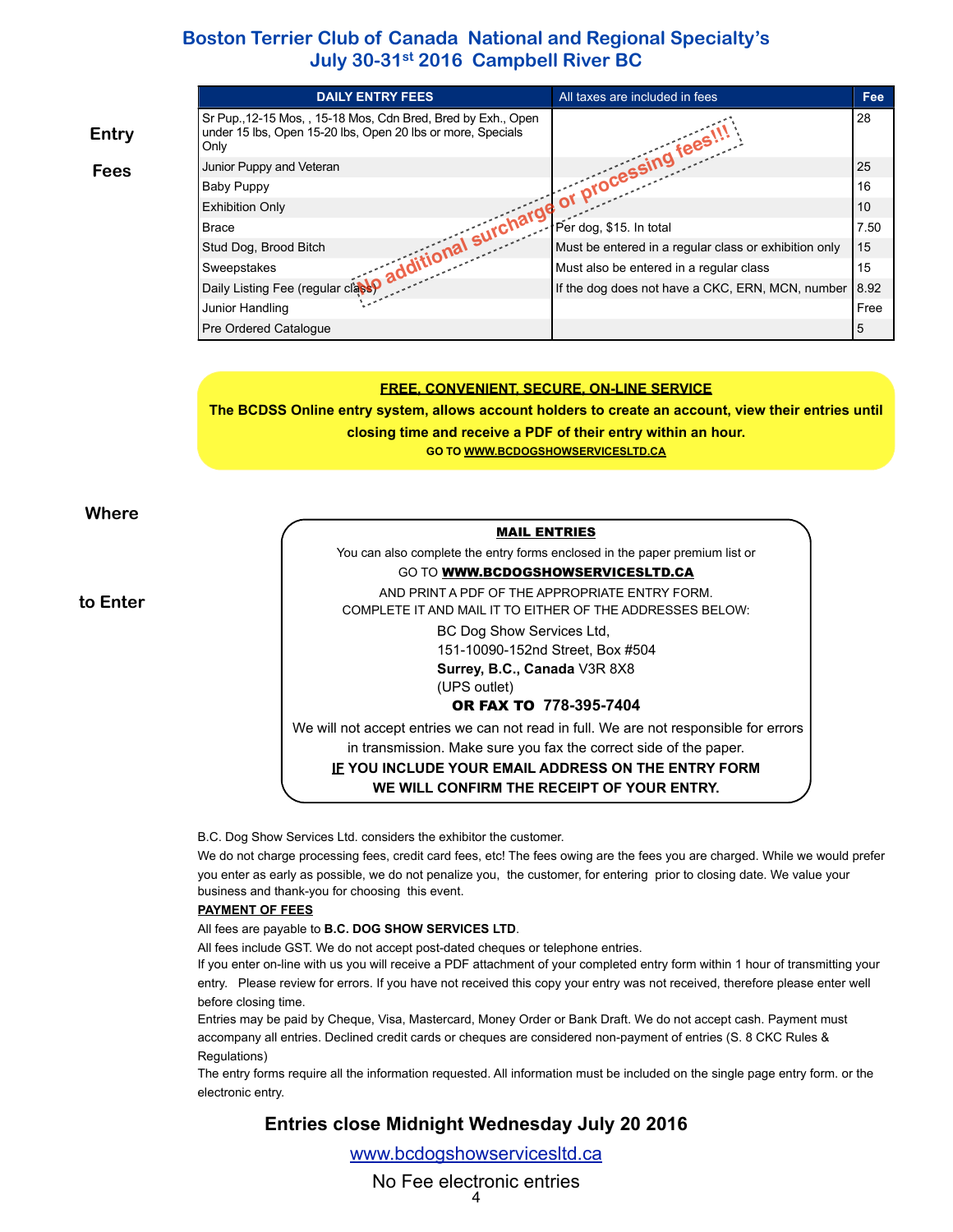|                      | <b>CLASSES:</b> All offered. There is no fee!!                                                                                                                                                                                                                       |
|----------------------|----------------------------------------------------------------------------------------------------------------------------------------------------------------------------------------------------------------------------------------------------------------------|
| Junior               | The Boston need not be owned by the junior but it must be entered in the Specialty. Registration will be at the BTCC table                                                                                                                                           |
| <b>Handling</b>      | with the Judging Schedule indicating times.                                                                                                                                                                                                                          |
|                      | <b>PRIZES:</b> A rosette and \$25.00 will be awarded for BEST OVERALL. Rosettes and a gift will be awarded for FIRST in each                                                                                                                                         |
|                      | class. Flat ribbons for all other placements.                                                                                                                                                                                                                        |
|                      | Please note that effective January 1, 2016, in accordance with Section 3.4.1 of the Junior Handling Rules & Regulations,<br>Junior Handlers will be required to apply to CKC Head Office for a Junior Handling Number.                                               |
|                      |                                                                                                                                                                                                                                                                      |
| <b>Juniors</b>       | Section 3.4.1 "Junior Handler with the exception of PeeWees, must apply to CKC Head Office on the appropriate form for a                                                                                                                                             |
|                      | Junior Handling Number within 30 days of competing in their first Junior Handling event. This Junior Handling Number will be                                                                                                                                         |
| <b>Special Note:</b> | used by the Junior Handler for the duration of their Junior Handling career. If a Junior Handling number is not obtained, Junior                                                                                                                                     |
|                      | Handling points earned will not be tracked."                                                                                                                                                                                                                         |
|                      | A form is posted on the BCDSS Website.                                                                                                                                                                                                                               |
|                      | Catalogue is booklet sized (5" x 8").                                                                                                                                                                                                                                |
| Catalogue            | \$30 for full page ad, Camera ready(PDF) Deadline JUly 20 2016. Forward PDF or JPEG to                                                                                                                                                                               |
|                      | showsecretary@bcdoghowservicesItd.ca Payment to be forwarded to Mr Chris Chatters (See trophy donations).                                                                                                                                                            |
|                      | For more information visit our website at                                                                                                                                                                                                                            |
|                      | www.bostonterrierclubofcanada.com                                                                                                                                                                                                                                    |
|                      |                                                                                                                                                                                                                                                                      |
| <b>RV Parking</b>    | Please refer to the Premium list for Campbell River Dog Fanciers Society.                                                                                                                                                                                            |
|                      |                                                                                                                                                                                                                                                                      |
|                      | <b>HOTEL/MOTEL ACCOMMODATIONS</b><br>Please check this information directly with the hotel/motel                                                                                                                                                                     |
|                      | when making your reservation as they have limited amounts of pet rooms available.                                                                                                                                                                                    |
|                      | Anchor Inn & Suites, 261 Island Hwy., Toll-free: 1-800-663-7227. http://www.anchorinn.ca/ Charges \$10 per pet per room.                                                                                                                                             |
|                      | Best Western Austrian Chalet, 462 S. Island Hwy.,                                                                                                                                                                                                                    |
|                      | Toll-free: 800-667-7207. http://www.bwcampbellriver.com/                                                                                                                                                                                                             |
|                      | Coast Discovery Inn & Marina, 975 Shoppers Row, Please quote booking number GFC1842 for a special rate of \$114.00<br>plus taxes and pet fee, if applicable. Book by July 1, 2015. Limited amount of rooms available at this rate.                                   |
|                      | Reservations: 1-800-716-6199. http://www.coasthotels.com/hotels/canada/bc/campbell_river/coast_discovery/overview                                                                                                                                                    |
| Accommodation        | Comfort Inn, 1351 Shoppers Row, 250-914-5117   Toll Free: 1-844-914-5117. http://www.comfortinncampbellriver.com/pet-                                                                                                                                                |
|                      | friendly/pet-friendly.htm Charges \$10 per pet per room plus a \$50 refundable deposit.<br>Heritage River Inn. 2140 Island Hwy., Toll-free: 1-800-567-2007 http://www.heritageriverinn.com/. Charges \$10 per pet per                                                |
|                      | room.                                                                                                                                                                                                                                                                |
|                      | Travelodge, 340 Island Hwy., Reservations Toll free: 1866-929-6622. http://www.travelodgecampbellriver.com/ Charges \$10<br>per pet per room to a maximum of 2 pets per room.                                                                                        |
|                      |                                                                                                                                                                                                                                                                      |
|                      | <b>Notice of Agreement</b>                                                                                                                                                                                                                                           |
|                      | I (we) acknowledge that I (we), all exhibitors, handlers and patrons, know and abide by the "CKC Dog Show Rules" and "CKC Junior                                                                                                                                     |
|                      | Handling Rules," and that I am (we) agree that Boston Terrier Club of Canada has the right to refuse this entry for cause, which the<br>Club shall deem to be sufficient. In consideration of the acceptance of this entry and of the holding of the Show and of the |
|                      | opportunity to have the dog judged and to win prize money, ribbons or trophies, I (we) agree to hold the Boston Terrier Club of                                                                                                                                      |
|                      | Canada, their members, directors, officers, agents, superintendents or show secretary and the owner or lessor of the premises and                                                                                                                                    |
|                      | any employees of the aforementioned parties, harmless from any claim for loss or injury which may be alleged to have been caused                                                                                                                                     |
| <b>Notice of</b>     | directly or indirectly to any person or thing by the act of a dog while in or upon the show premises or grounds or near any entrance                                                                                                                                 |
|                      | thereto, and I (we) personally assume all responsibility and liability for any such claim, and I (we) further agree to hold the<br>aforementioned parties harmless from any claim for loss of a dog by disappearance, theft, death or otherwise, and from any claim  |
|                      | for damage or injury to the dog, whether such loss, disappearance, theft, damage or injury be caused or alleged to be caused by the                                                                                                                                  |
| Agreement            | negligence of the Club or any of the parties aforementioned, or by the negligence of any other person, or any other cause or causes.                                                                                                                                 |
|                      | I (we) hereby assume the sole responsibility for and agree to indemnify and save the aforementioned parties harmless from any and                                                                                                                                    |
|                      | all loss and expense (including legal fees) by reason of the liability imposed by law upon any of the aforementioned parties because                                                                                                                                 |
|                      | of bodily injuries, including death at any time resulting therefrom, sustained by any person or persons, including myself (ourselves),                                                                                                                               |
|                      | or on account of damage to property, arising out of or in consequence of my (our) participation in this show, howsoever such injuries,                                                                                                                               |
|                      | death or damage to property may be caused and whether or not the same may have been caused and whether or not the same<br>may have alleged to have been caused by negligence of the aforementioned parties or any of their employees or agents, or any               |
|                      | other person.                                                                                                                                                                                                                                                        |
|                      | Entries close Midnight Wednesday July 20 2016                                                                                                                                                                                                                        |
|                      |                                                                                                                                                                                                                                                                      |

[www.bcdogshowservicesltd.ca](http://www.bcdogshowservicesltd.ca)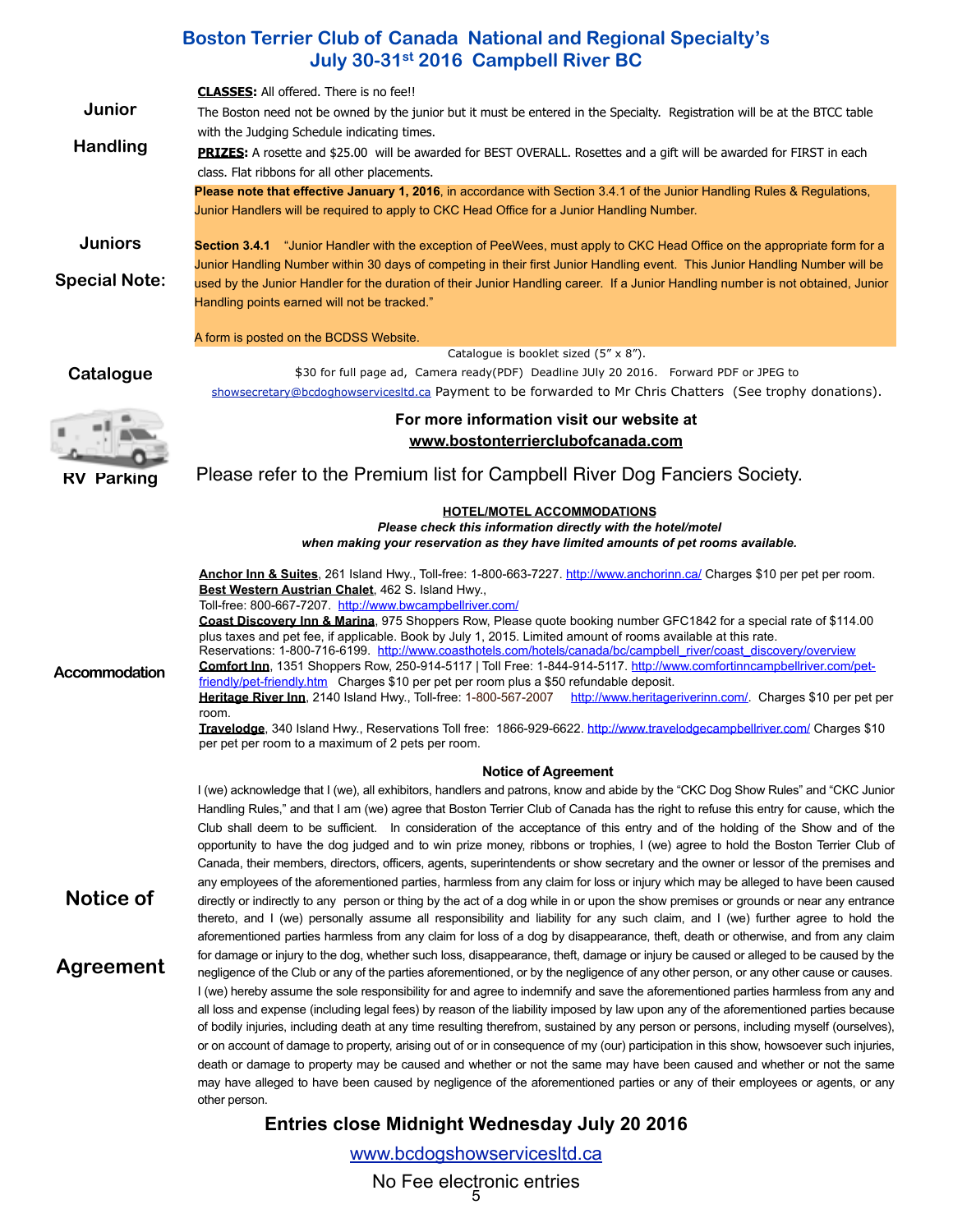|                                                                                                                                                                                                                       | <b>CANADIAN KENNEL CLUB ENTRY FORM</b><br><b>BOSTON TERRIER CLUB OF CANADA</b><br><b>REGIONAL AND NATIONAL SPECIALTY CONFORMATION</b><br>ALL ENTRIES MUST BE RECEIVED BY<br>12:00 MIDNIGHT ON WEDNESDAY JULY 20, 2016<br>All fees are payable to BC Dog Show Services Ltd.<br>Deliver to 151-10090 152nd Street Box 504, Surrey, BC, Canada V3R 8X8                                                                                                                                                                                                            |
|-----------------------------------------------------------------------------------------------------------------------------------------------------------------------------------------------------------------------|----------------------------------------------------------------------------------------------------------------------------------------------------------------------------------------------------------------------------------------------------------------------------------------------------------------------------------------------------------------------------------------------------------------------------------------------------------------------------------------------------------------------------------------------------------------|
| <b>REGULAR CLASSES</b><br>Junior Puppy<br>Senior Puppy<br><b>REGIONAL SAT JUL 30</b><br>$\Box$ 12 to 15 months<br><b>NATIONAL SUN JUL 31</b><br>$\Box$ 15 to 18 months<br>$\Box$ Canadian bred<br>$\Box$ Bred by Exh. | <b>Dog Information</b><br>Registered<br><b>Breed:BOSTON TERRIER</b><br>$\Box$ Male $\Box$ Female                                                                                                                                                                                                                                                                                                                                                                                                                                                               |
| $\Box$ Open under 15 lbs<br>$\Box$ Open 15 to 20 lbs<br>$\Box$ Open 20 to 25 lbs<br>$\Box$ Veteran<br>Specials Only<br>Baby Puppy<br>$\Box$ Exhibition Only<br>UNOFFICIAL CLASSES- NATIONAL ONLY                      | $\Box$ Miscellaneous #<br>$\Box$ CKC Registration #<br>$\Box$ CKC ERN #<br>Listed (No REG, ERN)<br>Insert Number Here: _______________<br>or "Listed"<br>Date of Birth dd mm yy<br>Place of Birth Canada $\Box$ Elsewhere $\Box$                                                                                                                                                                                                                                                                                                                               |
| $\Box$ Brace<br>$\Box$ Stud Dog<br>$\Box$ Brood Bitch<br><b>SWEEPSTAKES NATIONAL ONLY</b><br>$\Box$ 6 to 9 Male<br>$\Box$ 6 to 9 Female                                                                               | Confirmation to: Owner Agent<br><b>Owner(s) &amp; Agent Information</b>                                                                                                                                                                                                                                                                                                                                                                                                                                                                                        |
| $\Box$ 9 to 12 Male<br>$\Box$ 9 to 12 Female<br>$\Box$ 12 to 15 Male $\Box$ 12 to 15 Female<br>$\Box$ 15 to 18 Male $\Box$ 15 to 18 Female<br>FEES ARE LISTED ON PAGE 4<br>FAX NUMBER IS 1-778-395-7404               | CKC Membership #<br><b>CKC Membership #</b><br>Registered Co owner(s): _______<br>CKC Membership #_______                                                                                                                                                                                                                                                                                                                                                                                                                                                      |
|                                                                                                                                                                                                                       | MONEY ORDER<br><b>Payment by VISA</b> MASTERCARD CHEQUE<br><b>EXPIRY:</b>                                                                                                                                                                                                                                                                                                                                                                                                                                                                                      |
| premium list. This entry must be completed in full and signed for acceptance.                                                                                                                                         | FEES: ENTRY \$ LISTED \$ Catalogue \$ Total Attached \$<br>I CERTIFY that I am the registered owner(s) of the dog or that I am the authorized agent of the actual owner(s) whose<br>names I have entered above and accept full responsibility for all statement made in this entry in consideration of the<br>acceptance of this entry. I (we) agree to be bound by the rules and regulations of the Canadian Kennel Club and by any<br>additional rules and regulations in the premium list. I have read and agree with the terms of the waiver posted in the |

Signature of Owner or Agent

**Email address** 

**Phone Number\_\_\_\_\_\_\_\_\_\_\_\_\_\_\_\_\_\_\_\_\_\_\_\_\_\_\_\_\_\_\_\_\_\_\_\_\_\_\_\_\_\_\_\_\_\_\_\_\_\_\_\_\_\_\_\_\_\_\_\_\_\_\_\_\_\_\_\_\_\_\_\_\_\_\_\_\_\_\_**

## **Entries close Midnight Wednesday July 20 2016**

[www.bcdogshowservicesltd.ca](http://www.bcdogshowservicesltd.ca)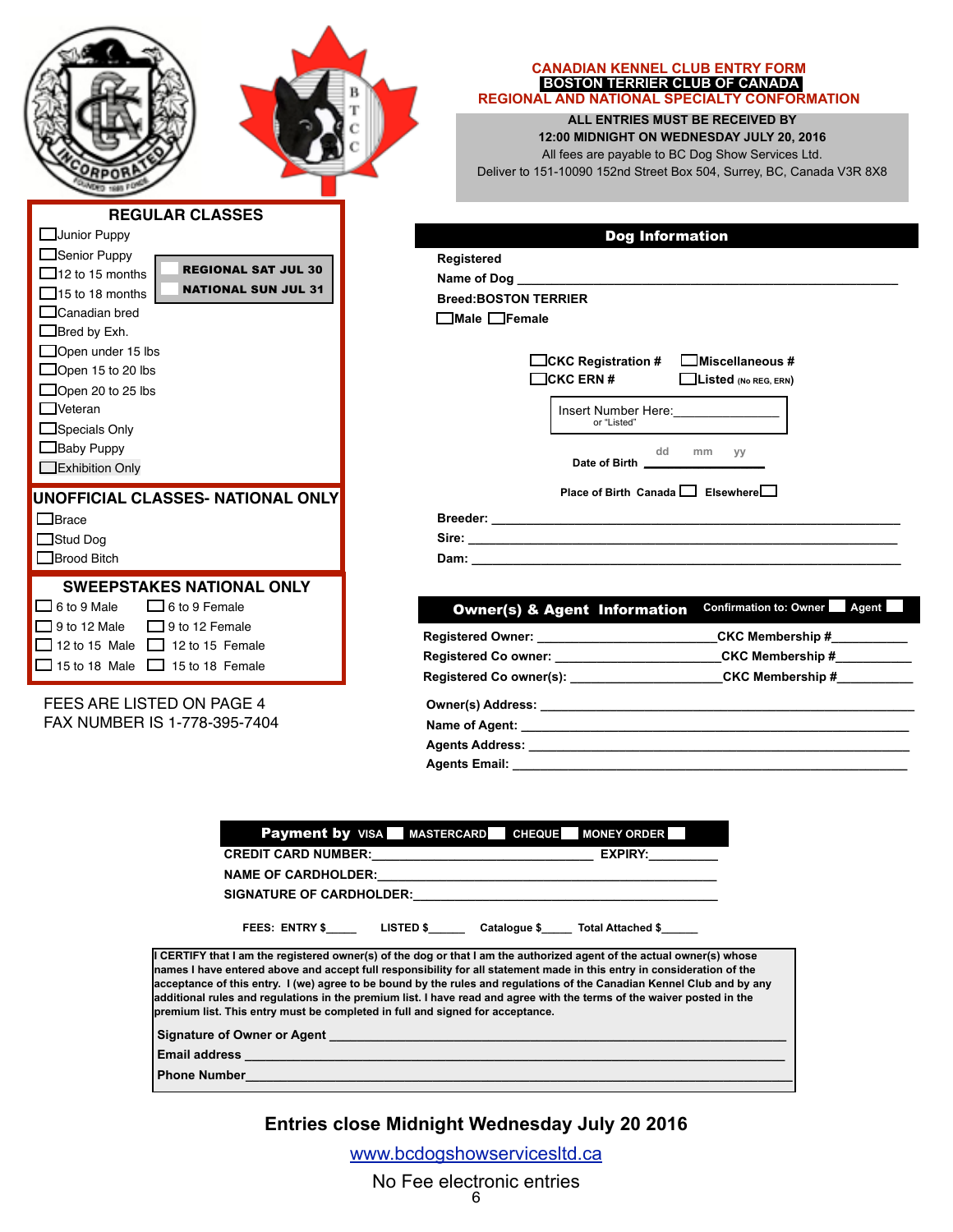#### **12.2 Classes**

**Regular Conformation Classes** 12.2.1 Regular official classes at a CKC conformation show shall be as described in (a) to (k) of this section. All classes must be divided by sex (except for Specials Only). Only dogs entered in one of the regular, non-regular, or unofficial classes shall be allowed within the show precincts. (a) **Junior Puppy** Class Dogs 6 months of age and under 9 months of age on the day of the show. (b) **Senior Puppy** Class Dogs 9 months of age and under 12 months of age on the day of the show. (c) **12-18 Month** Class (All-Breed Shows) Dogs 12 months of age and under 18 months of age on the day of the show. (e) **Canadian Bred** Class Dogs born in Canada. Champions of any country are excluded. (f) **Bred By Exhibitor** Class Dogs owned and handled in the ring by the breeder. The handler must be the owner/co-owner and breeder/co-breeder of the dog.The owner/ breeder must handle the dog in this class, but need not handle the dog for further awards. Should the owner/ breeder be unable to handle the dog in this class, the dog may be moved to the Open Class (at least one hour prior to the judging of the breed in question. (g) The **Open** Class All dogs. Dogs may be divided by colour if permission of the CKC is obtained. (j) **Specials Only** (i) Dogs which have a recorded CKC registration, Event Registration Number (ERN) or Miscellaneous Certification Number (MCN) and have attained the required points for Championship status. All awards earned at the show will be cancelled if it is found that a dog is not registered or has not completed the requirements for a CKC Championship. Dogs entered in this class will compete for Best of Breed, Best of Opposite Sex and Best Puppy if eligible. After awarding Best of Breed, Best of Opposite Sex and Best of Winners in each breed, the judge may choose a Select Dog and Select Bitch if there are dogs in the ring eligible for these awards. The Select Dog and Bitch must be awarded in the Specials Only class. The dog and bitch selected must be champions and cannot be the Best of Breed or Best of Opposite Sex Winners. (ii) A dog entered in Specials Only shall be identified by gender in the judge's book and if incorrectly entered and substantiated by the show secretary or superintendent, shall be excused from the ring by the judge.

#### **12.6 Non-Regular Classes**

**Non-regular Conformation Classes** 12.6.1 The non-regular classes allowed at a CKC conformation show shall be as described in this section. If offered, these classes must be included in the premium list. A dog entered in the Brace or Team class that is spayed/neutered must be entered in an Altered Class or in Exhibition Only. (a) **Baby** Puppy Class Dogs 3 months of age and under 6 months of age on the day of the show. The award for this class are: Best Baby Male and Best Baby Female Best Baby Puppy in Breed Best Baby Puppy in Group Best Baby Puppy in Show (b) **Veterans** In this optional class for All Breed Shows, dogs must be 7 years of age and over on the day of the show. Dogs entered in this class may be spayed or neutered. The awards for this class are: Best Male Veteran and Best Female Veteran Best Veteran in Breed Best Veteran in Group Best Veteran in Show A Veteran awarded Best Veteran in Breed is not required to stay to compete for Best Veteran in Group. A Veteran awarded Best Veteran in Group is not required to stay to compete for Best Veteran in Show. {c} **Brace** Class At an all-breed or specialty show a club may, but is not required to, offer a Brace Class. This class shall be for 2 dogs of the same breed (not necessarily of the same sex). A Brace should be judged as an identical pair – same colour, size, gait, and same stride. When viewed from the side they should appear as one dog and its shadow. A brace must be handled by 1 person on 1 lead. (e) **Order of Judging** When any or all of the above described non-regular classes are offered, and including Altered Classes as described in Section 13, these classes will be judged after Best Puppy in Breed, after Best Puppy in Group and before Best In Show, in the following order: Baby Puppy, Veterans, Altered, Brace, Team, Exhibition Only (g) **Exhibition** Only All dogs entered in this class shall be listed in the catalogue with the same particulars as dogs entered in regular competitions. Dogs entered in this class may not compete in any Regular class but may enter and compete in Non-Regular classes and/or Parades if provided for in the premium list.

## **Entries close Midnight Wednesday July 20 2016**

[www.bcdogshowservicesltd.ca](http://www.bcdogshowservicesltd.ca)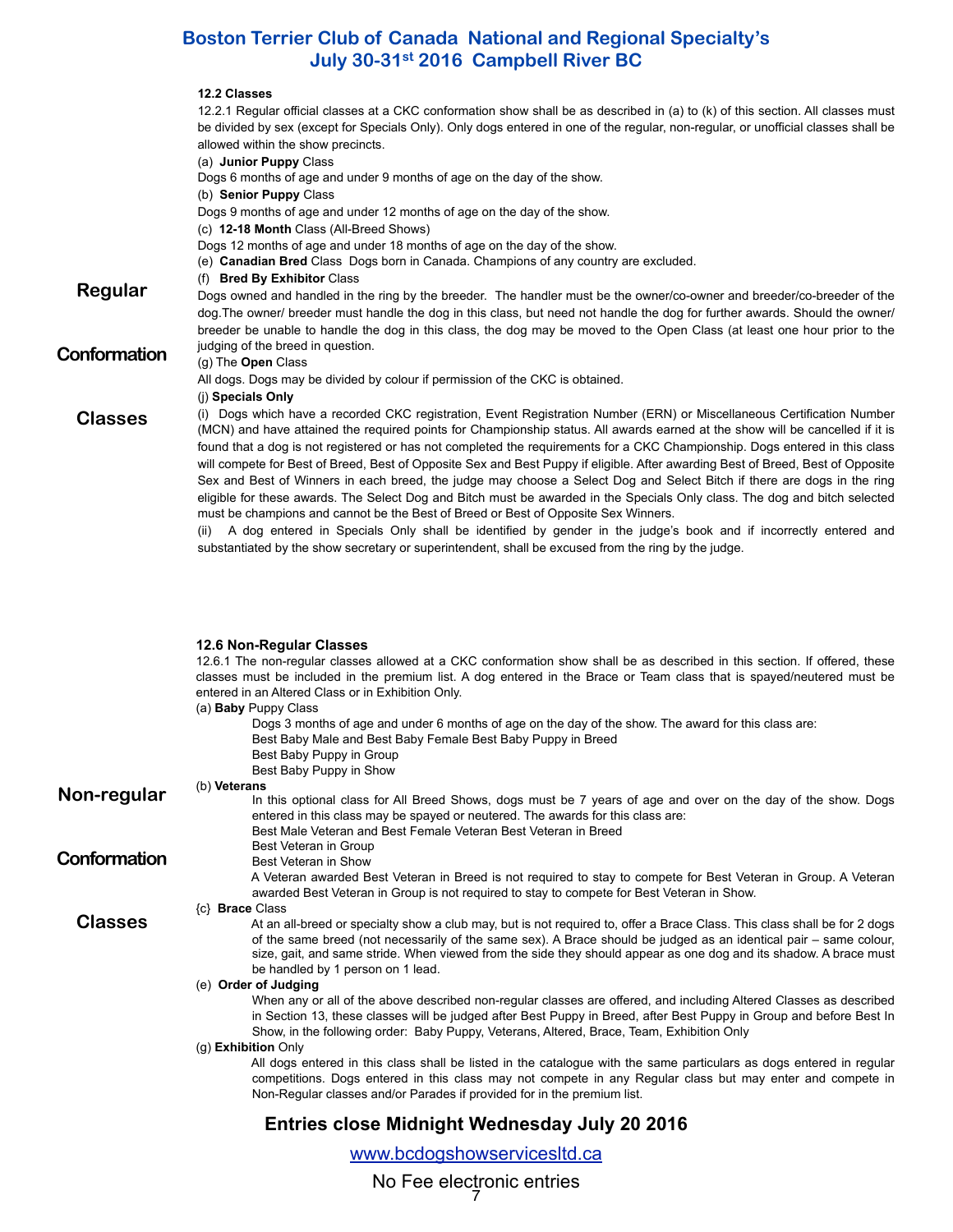| Non-regular      | (h) Classes/Awards Available At Specialty Shows Only<br>(iii) Stud Dog and Get                                                                                                                                                                                                                                                                                                                             |
|------------------|------------------------------------------------------------------------------------------------------------------------------------------------------------------------------------------------------------------------------------------------------------------------------------------------------------------------------------------------------------------------------------------------------------|
|                  | A Specialty club may, but is not required to, offer a Stud Dog and Get class. This class<br>shall be comprised of the stud dog and 2 or more of his get. Ownership in this class need not be identical. The stud dog may                                                                                                                                                                                   |
| <b>Specialty</b> | be spayed/neutered and must be entered in a Regular class or in Exhibition Only. Get must be entered in a Regular class.<br>(iv) Brood Bitch and Progeny                                                                                                                                                                                                                                                   |
|                  | This class shall have the same requirements as the Stud Dog and Get class.<br>(v) Award of Merit                                                                                                                                                                                                                                                                                                           |
| Conformation     | This award will be made after the Best of Breed judging. A specialty club may offer one Award of Merit for every 10 dogs<br>competing at Best of Breed level. If this award is to be made, it must be in the premium list and the criteria must be fully<br>explained. Where Awards of Merit are offered, these awards are made by the judge after the awarding of Best of Breed, Best                     |
| <b>Classes</b>   | of Opposite Sex, Best of Winners, Select Dog and Select Bitch from the dogs remaining in the ring.                                                                                                                                                                                                                                                                                                         |
|                  | 4.1 Conformation Class Structure                                                                                                                                                                                                                                                                                                                                                                           |
|                  | 4.1.1 Classes in Junior Conformation Handling competition shall be divided by age as follows:<br>(a) Pee Wee Class                                                                                                                                                                                                                                                                                         |
|                  | This class is for handlers 4 years of age on the date of the competition up to the date of their 7th birthday. This class is<br>optional and non-competitive. No placements are to be awarded; only participant ribbons, rosettes and token trophies may be<br>presented.                                                                                                                                  |
| <b>Junior</b>    | (b) Junior Novice Class                                                                                                                                                                                                                                                                                                                                                                                    |
|                  | This class is for handlers 7 years of age on the date of the competition up to the date of their 11th birthday who have not won 6<br>first places in the same class with competition.<br>(c) Junior Open Class                                                                                                                                                                                             |
| <b>Handling</b>  | This class is for handlers 7 years of age on the date of the competition up to the date of their 11th birthday who have not won 6                                                                                                                                                                                                                                                                          |
|                  | first places with competition.                                                                                                                                                                                                                                                                                                                                                                             |
|                  | (d) Intermediate Novice Class<br>This class is for handlers 11 years of age on the date of the competition up to the date of their 15th birthday who have not won                                                                                                                                                                                                                                          |
| <b>Classes</b>   | 6 first places in the same class with competition.                                                                                                                                                                                                                                                                                                                                                         |
|                  | (e) Intermediate Open Class                                                                                                                                                                                                                                                                                                                                                                                |
|                  | This class is for handlers 11 years of age on the date of the competition up to the date of their 15th birthday who have not won<br>6 first places with competition and for any handler who has progressed through the Junior Open level and feels that he has                                                                                                                                             |
|                  | enough experience to compete at this level.                                                                                                                                                                                                                                                                                                                                                                |
|                  | (f) Senior Novice Class<br>This class is for handlers 15 years of age on the date of the competition up to the date of their 18th birthday who have not won                                                                                                                                                                                                                                                |
|                  | 6 first places with competition in this class. Handlers from the Intermediate levels progress to this class.<br>(g) Senior Open Class                                                                                                                                                                                                                                                                      |
|                  | This class is for handlers 15 years of age on the date of the competition up to the date of their 18th birthday who have not won<br>6 first places with competition in the Senior Novice Class, and for any handler who has progressed through the Intermediate<br>Open level and feels that he has enough experience to compete at this level.                                                            |
|                  | 4.1.2 Method of moving between classes shall be as follows:                                                                                                                                                                                                                                                                                                                                                |
|                  | (a) If a handler achieves 6 first place wins with competition, he must move to the Open Class within his age group.<br>(b) Points are to be carried forward from one level to the next.                                                                                                                                                                                                                    |
|                  | <b>11 UNSPORTSMANLIKE CONDUCT</b>                                                                                                                                                                                                                                                                                                                                                                          |
|                  | 11.1 It shall be deemed unsportsmanlike conduct if a person during the running of or in connection with an event abuses or<br>harasses a judge, show official or any other person present in any capacity at the event.                                                                                                                                                                                    |
|                  | 11.2 Any handler who displays unsportsmanlike conduct or who is seen to kick, strike or otherwise roughly manhandle a dog<br>at any time during the holding of the event, may be expelled from the show by the Conformation Show Committee.                                                                                                                                                                |
| <b>Conduct</b>   | 11.3 The judges shall also have the authority to expel a handler from a show if they observe unsportsmanlike conduct on the<br>part of the handler or see the handler kicking, striking or otherwise roughly manhandling a dog while the event is in progress. It<br>will be the duty of the judge to report promptly to the Conformation Show Committee the expulsion of a handler.                       |
|                  | 11.4 The Conformation Show Committee shall investigate, at once, any instance of alleged unsportsmanlike conduct on the                                                                                                                                                                                                                                                                                    |
|                  | part of the handler, or any report that a handler has been observed kicking, striking or otherwise roughly manhandling a dog. If<br>the Conformation Show Committee, after investigation, determines that a handler is in violation of this section, and that the<br>incident, if proven, would constitute conduct prejudicial to the sport or the CKC, it shall exercise its authority in accordance with |
|                  | the Complaints section of these rules.                                                                                                                                                                                                                                                                                                                                                                     |
|                  | 12.4 Failure to Compete                                                                                                                                                                                                                                                                                                                                                                                    |
|                  | 12.4.1 Except for Puppy in Group or Show, an owner or handler shall be subject to disciplinary action for withholding a dog                                                                                                                                                                                                                                                                                |
|                  | from competing for higher awards for which that dog is eligible. Any dog so withheld or absent will result in the cancellation of<br>all awards won at that show (unless the dog is excused by the Show Superintendent).                                                                                                                                                                                   |

12.4.2 Should a dog be marked absent in an official class, it may still compete in an unofficial or non-regular class at the same show.

## **Entries close Midnight Wednesday July 20 2016**

[www.bcdogshowservicesltd.ca](http://www.bcdogshowservicesltd.ca)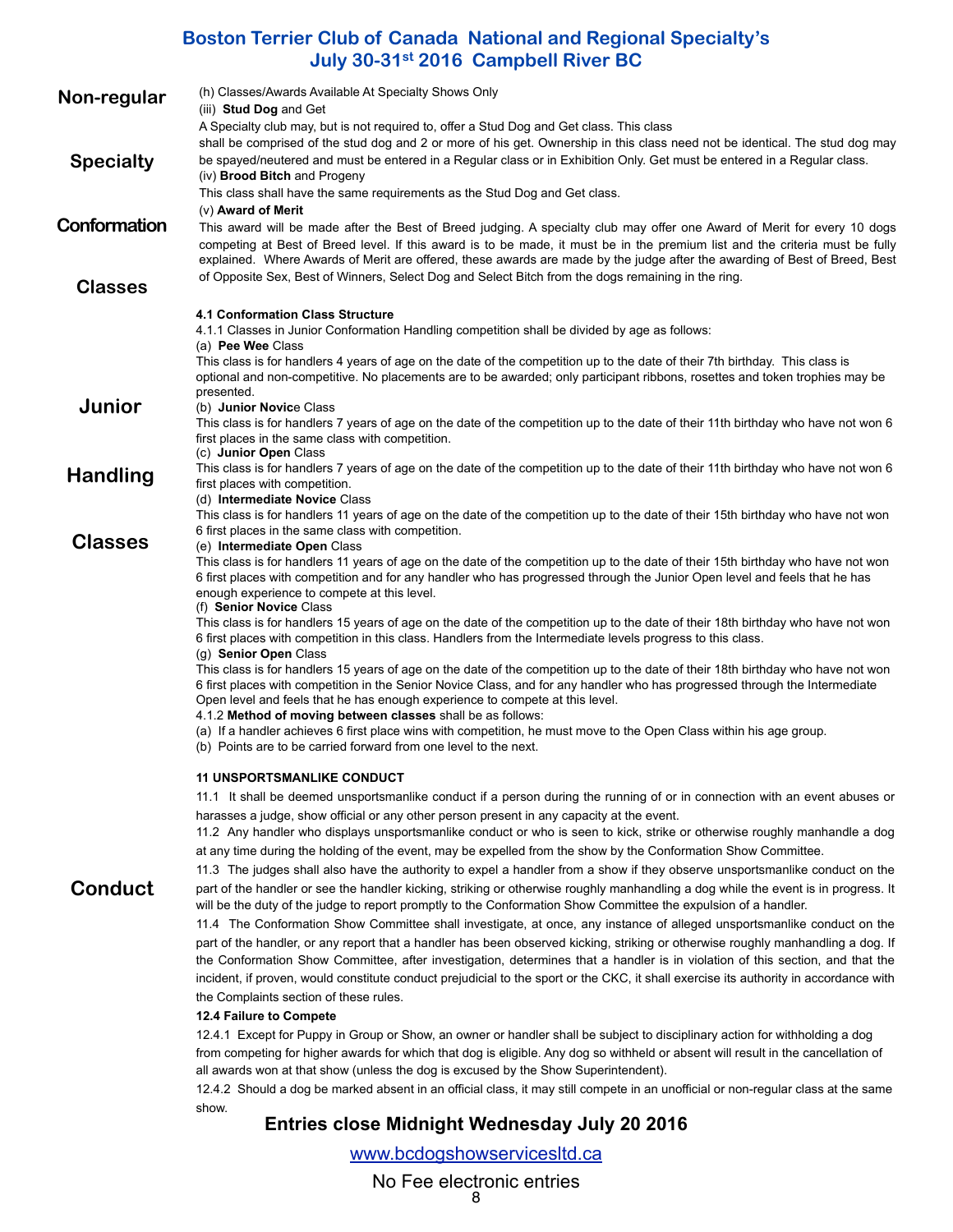#### **15.1 Championship Points**

15.1.1 A dog awarded Winners at a conformation show shall be credited with a number of championship points (ranging from 0 to 5) and the number of championship points credited to a dog awarded Winners shall be as provided hereunder. 15.1.2 The schedule to be employed in the determination of the number of points awarded Winners shall be as follows;

\*DOGS COMPETING  $1 \quad 2 \quad 3 \text{ to } 5 \quad 6 \text{ to } 9 \quad 10 \text{ to } 12 \quad 13 \text{ & More}$ POINTS ALLOCATED 0 1 2 3 4 5

\*Includes the dog awarded Winners

In counting the number of eligible dogs in competition, a dog that is disqualified, dismissed, excused or ordered from the ring by the judge shall not be included in the calculation for championship points.

15.1.3 If a dog awardedWinners is also awarded Best of Breed at the show, then all dogs competing in the breed, including Specials Only, shall be included in the total.

15.1.4 If a dog awarded Winners is also awarded Best of Opposite Sex to Best of Breed, then all dogs of the same sex including those competing for Specials Only shall be included in the total.

15.1.5 If a dog awarded Winners is also awarded Best of Winners, then all dogs defeated directly or indirectly in the breed shall be included in the total.

15.1.6 If a dog is awarded Winners only, then all the dogs of the same sex in the class competition shall be included in the total.

15.1.7 The number of championship points to be credited to a dog awarded Winners shall be determined by the highest award earned and calculated as per this section.

Clarification:

Example of directly or indirectly defeating: If the Winners Bitch is awarded Best of Opposite Sex but not Best of Winners, the Best of Winners Male shall be deemed to have indirectly defeated the Specials Bitches, and is thus entitled to add them to the number of dogs and bitches defeated.

15.1.8 In addition to championship points allocated at the breed level, a dog awarded Best of Breed which also places in the regular Group competition shall be credited with the following additional points provided that a dog was defeated at the Group level.

## **Champion**

| Number of Dogs     | Dogs         | Dogs         | Dogs   | Dogs   |
|--------------------|--------------|--------------|--------|--------|
| Competing at       | Placed       | Placed       | Placed | Placed |
| <b>Group Level</b> | <b>First</b> | Second Third |        | Fourth |
| 13 or more         | 5            | 4            | 3      | 2      |
| 10 to 12           | 4            | 3            | 2      |        |
| 6 to 9             | 3            | 2            | 1      |        |
| 5                  | 2            |              |        |        |
| 4                  | 2            |              |        |        |
| 3                  | 2            |              | Ω      | O      |
| 2                  | 1            |              | ი      |        |
|                    |              |              |        |        |
|                    |              |              |        |        |

15.1.9 A dog may not be credited with more than 5 championship points in a single show.

15.1.10 Permission shall be granted a club or clubs to hold shows in such a way that any dog may earn three (3) sets of championship points on the same day, provided that one or more of those sets of points is awarded at a Specialty for that breed or group.

15.1.11 A dog awarded Winners which also places Best in Show at an all-breed conformation show shall be credited with 5 championship points inclusive of any points earned at the breed and group level.

15.1.12 In order for a dog to be recognized as a Champion and its owner provided with a Championship Certificate, the dog must: (a) earn at least 10 championship points under at least 3 different judges and,

(b) be registered in the records of the CKC, have an Event Registration Number (ERN), or have a Miscellaneous Certification Number (MCN).

(c) have earned at least one 2 point win either at the breed or group level.

15.1.13 The Board interprets the words "earn at least 10 championship points under 3 different judges" to mean:

(a) 3 or more Winners awards at not less than 3 different shows, under 3 different judges at the breed level;

(b) each of the 3 Judge's awards must, be one or more championship points won at winners, best of winners, best of breed or group placing;

(c) all points required for championship status may be earned at winners, best of winners, best of breed or group placing.

## **Entries close Midnight Wednesday July 20 2016**

[www.bcdogshowservicesltd.ca](http://www.bcdogshowservicesltd.ca)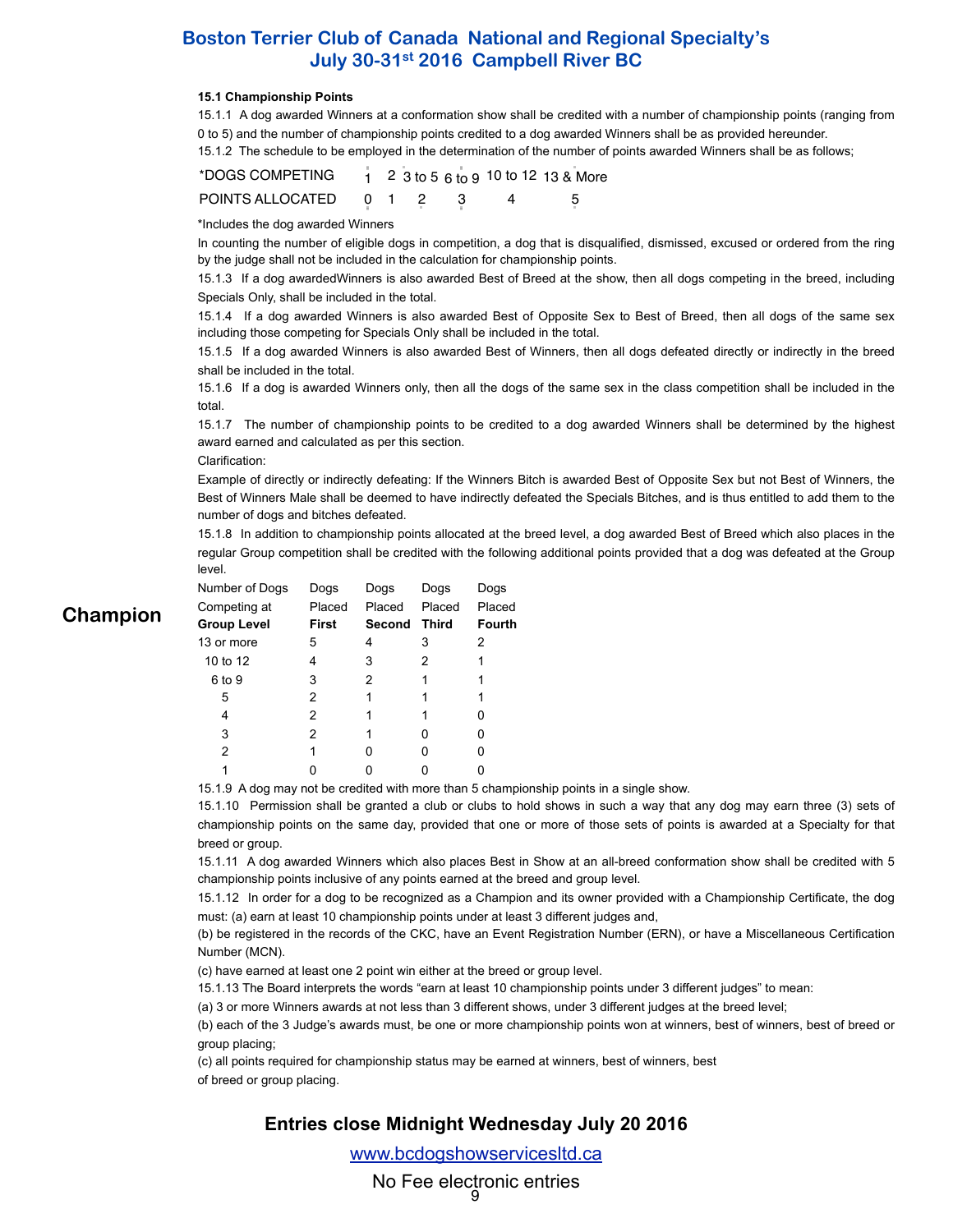| Grand<br>Champion | 15.2 Grand Champion (GCh)<br>15.2.1 The title of Grand Champion may only be earned after the completion of the CKC Conformation Championship.<br>15.2.2 Points for this title are only accumulated after the completion of the Conformation Championship and do not include the<br>points earned in attaining the Conformation Championship. All required points are to be earned at the breed level.<br>15.2.3 To be awarded a Grand Champion title, a dog must attain a minimum of 20 points which must include one Best of<br>Breed and a minimum of two wins of at least two points each.<br>a) Grand Champion Point System<br>Points towards the Grand Champion title are awarded to the Best of Breed, Best of Opposite Sex, Select Dog and Select Bitch.<br>Points are calculated based on the number of animals competing at the breed level for the Best of Breed Winner and the<br>number of similar sex dogs competing for the other three (Best of Opposite, Select Dog, Select Bitch). The following schedule<br>shall be employed in the determination of points awarded as follows:<br>1 2 3 to 5 6 to 9 10 to 12 13 & More<br>*DOGS COMPETING |
|-------------------|---------------------------------------------------------------------------------------------------------------------------------------------------------------------------------------------------------------------------------------------------------------------------------------------------------------------------------------------------------------------------------------------------------------------------------------------------------------------------------------------------------------------------------------------------------------------------------------------------------------------------------------------------------------------------------------------------------------------------------------------------------------------------------------------------------------------------------------------------------------------------------------------------------------------------------------------------------------------------------------------------------------------------------------------------------------------------------------------------------------------------------------------------------------|
|                   | $0 \quad 1 \quad 2$<br>$\overline{\mathbf{3}}$<br>$\overline{4}$<br>5<br>POINTS ALLOCATED                                                                                                                                                                                                                                                                                                                                                                                                                                                                                                                                                                                                                                                                                                                                                                                                                                                                                                                                                                                                                                                                     |
|                   | In counting the number of eligible dogs in competition, a dog that is disqualified, dismissed, excused or ordered from the ring<br>by the judge shall not be included in the calculation for Grand Champion points.<br>15.2.4 The title of Grand Champion shall not be awarded retroactively and all points towards this title must be achieved after<br>the date of January 1, 2013.<br>15.2.5 Points earned toward the Grand Champion title are to be recorded by the owner/handler on the form obtained from the<br>Canadian Kennel Club. Once the owner/handler believes that their exhibit has attained the requirements for the Grand<br>Champion title, the form may be submitted to the Canadian Kennel Club for verification and awarding of the title.                                                                                                                                                                                                                                                                                                                                                                                              |
| Grand             | 15.3 Grand Champion Excellent (GChEx)<br>15.3.1 The title of Grand Champion Excellent may only be earned after the completion of the CKC Grand Championship title.<br>15.3.2 Points for this title may be accumulated at any time after the completion of the CKC Conformation Championship and<br>do not include the points earned in attaining the Conformation Championship.<br>15.3.3 A minimum of 100 points which must include one Best in Show or a Best of Breed at a Breed National Specialty (where<br>a minimum of ten dogs have competed) or a Best in Multiple Breed Specialty with at least three breeds represented plus three<br>group firsts or three Breed Specialty wins.                                                                                                                                                                                                                                                                                                                                                                                                                                                                  |
| Champion          | a) Grand Champion Excellent point system<br>1st in Group or Best in Specialty Show5 Points 2nd in Group or Best of Opposite Single breed Specialty Show<br>3rd in Group                                                                                                                                                                                                                                                                                                                                                                                                                                                                                                                                                                                                                                                                                                                                                                                                                                                                                                                                                                                       |
| <b>Excellent</b>  | 4th in Group<br>(Note: no points are acquired if no other dog is present in the group)<br>Best of Breed 1 Point (To earn the breed point, at least 5 dogs must be shown at breed level)<br>Best in Show or Best in National Specialty Show or Best in Multi Breed Specialty Show 10 Points<br>15.3.4 Only the highest points earned at a single show are carried forward. For example, a dog that wins First in Group and<br>then wins Best in Show, earns 10 points, not 15.<br>15.3.5 Additional Requirements<br>The dog must have been awarded a Grand Champion title before being awarded a Grand Champion Excellent title.<br>15.3.6 The title of Grand Champion Excellent shall not be awarded retroactively. However, dogs that have been awarded the<br>Grand Champion title prior to January 1, 2013 will be awarded the Grand Champion Excellent Title on application to the CKC.<br>15.3.7 Additional Requirements<br>To attain a Grand Champion Excellent title a dog must have been awarded a CKC performance title from any CKC event. A                                                                                                        |
| <b>Non</b>        | CGN or Herding Tested Certificate are not considered performance titles for the awarding of this title.<br>CANADIAN KENNEL CLUB Non Member Participation Fee (April 2011)                                                                                                                                                                                                                                                                                                                                                                                                                                                                                                                                                                                                                                                                                                                                                                                                                                                                                                                                                                                     |
| <b>CKC Member</b> | . A non member participation fee will be charged to a resident of Canada who is a non-member of the CKC.<br>• The non member participation fee is paid in any year a title is earned and covers all titles and dogs owned by that individual.                                                                                                                                                                                                                                                                                                                                                                                                                                                                                                                                                                                                                                                                                                                                                                                                                                                                                                                 |
|                   | . In order for the title to be awarded, the non member will have a choice to either become a CKC member or pay the non                                                                                                                                                                                                                                                                                                                                                                                                                                                                                                                                                                                                                                                                                                                                                                                                                                                                                                                                                                                                                                        |
| Participation     | member participation fee. Failure to comply within 30 days of notification will result in the title being withheld and the dog                                                                                                                                                                                                                                                                                                                                                                                                                                                                                                                                                                                                                                                                                                                                                                                                                                                                                                                                                                                                                                |

member participation fee. Failure to comply within 30 days of notification will result in the title being withheld and the dog cannot be moved up to the next level.

**Fee**

• All Premium Lists will carry a note stating the fee applies only to dogs wholly owned by non-member residents of Canada and is not applicable to CKC members.

## **Entries close Midnight Wednesday July 20 2016**

[www.bcdogshowservicesltd.ca](http://www.bcdogshowservicesltd.ca)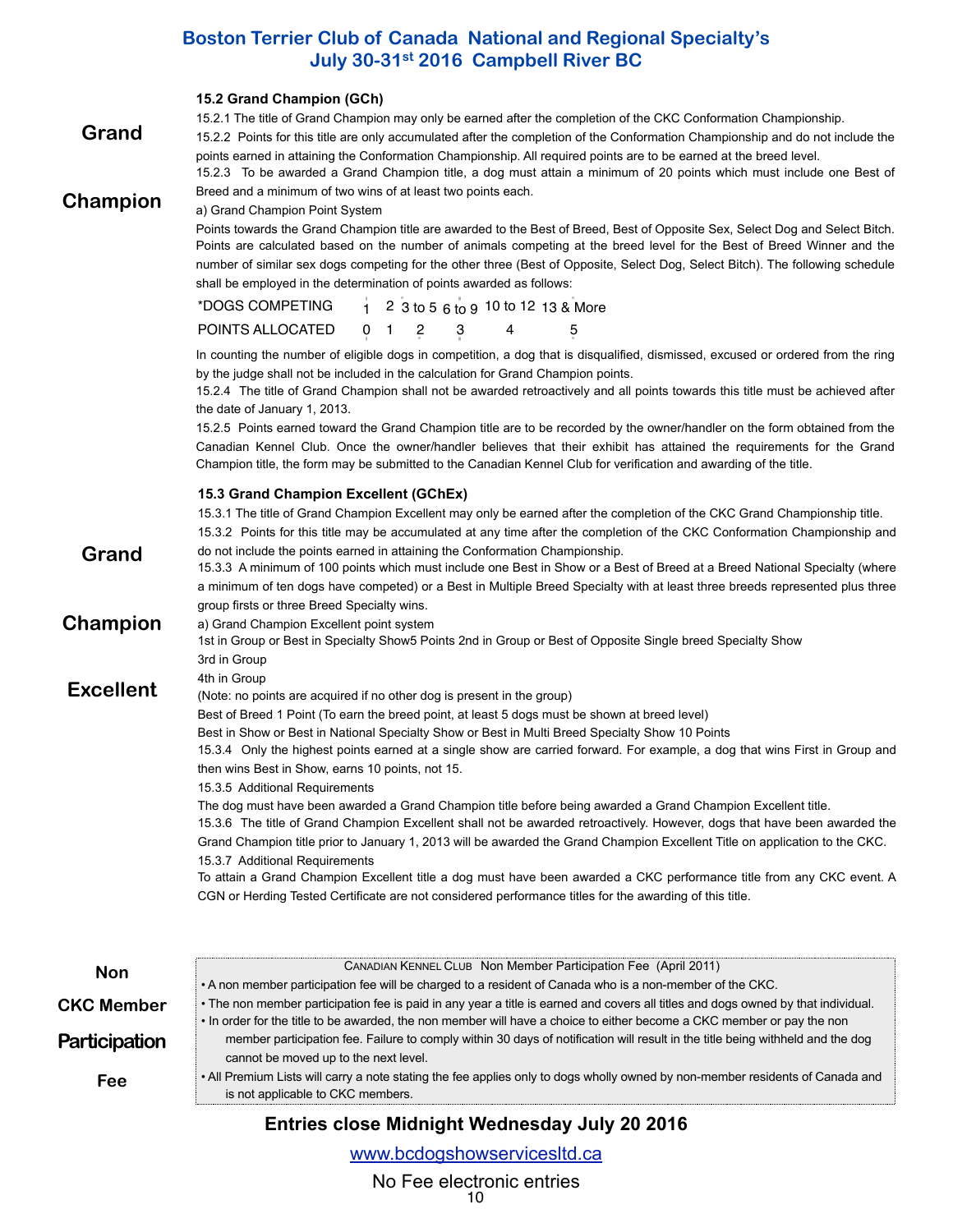#### **8.2 Entry Forms**

8.2.1 An official CKC entry form must be completed in full and signed by the owner or authorized agent. Failure to do so may result in the cancellation of all wins.

8.2.2 A show-giving club must reject an incomplete entry form and return it immediately to the sender.

8.2.3 Entry forms received by the CKC, which are incomplete and/or contain incorrect information may result in awards being cancelled.

8.2.5 An error in an age specified class, date of birth, or sex, may be amended on the entry form up to one hour before the start of the show.

#### **8.3 Entries**

8.3.1 Every dog entered in a conformation show must be one of the following:

(a) registered with the CKC,

(b) have an Event Registration Number,

(c) eligible for registration with the CKC, or

(d) *with the exception of baby puppy, if it belongs to a listed breed, it must have a Miscellaneous Certification Number (MCN)* 8.3.2 No person shall enter a dog in a Championship Show which is known to be blind (in one or both eyes), deaf, castrated or spayed or which has had its appearance changed by artificial or surgical means other than those recognized by the standard for its breed.

#### **8.4 Listed Dogs**

8.4.1 If a dog is not registered as in 8.3.1 (a) or (b) but is eligible for registration with the CKC, it may be entered at a show as a listed dog provided:

(a) that if born in Canada, it is eligible for individual registration;

(b) that if not born in Canada, it is eligible for registration in the records of the CKC;

(c) that if it is a foreign born and owned dog, an Event Registration Number or CKC registration number is obtained from the CKC within 30 days of the first show entered.

8.4.2 Entry of a listed dog at a show must be accompanied by a listing fee as set by the Board in addition to the regular entry fee. 8.4.4 When a CKC registration number for a listed dog is received after the closing date and prior to the date of the show, this number may be added to the entry and noted in the marked catalogue. Listing fees will not be refunded. This then allows a dog who completes the requirement for championship status to be moved up to Specials.

#### **8.5 Acceptance of Entries**

**Entries**

8.5.1 If indicated in the premium list, an electronically transmitted entry may be accepted provided the entry is accompanied by a credit card charge authorization.

8.5.2 Telephone and telegraph entries are prohibited except as provided by the Board in the event of a postal disruption.

8.5.3 No entry shall be accepted from or on behalf of any person who is officially known to be expelled, deprived of privileges, debarred or suspended by the CKC or any other registering body for purebred dogs.

8.5.4 After entries close, no further entries may be accepted, cancelled or substituted other than as otherwise stated in this section or as provided for in the case of a postal strike.

8.5.7 No entries may be changed or altered after the close of entries with the exception as stated in section 8.2.5.

8.5.8 In case of a judge change (substitute or overload), an exhibitor may enter a dog under the replacement judge providing that the dog is entered in one of the regular classes of a show being held at the same venue by the same club and has been assigned a competition number. A new entry, along with accompanying fees, will be accepted by the Show Secretary up to one hour prior to the start of the show (see sections 3.3.1, 3.5.1 and 8.5.4).

#### **8.6 Refusal of Entries**

8.6.1 The authorities of any show may:

(a) decline to accept entries for just cause, and/or

(b) refuse to receive, or may remove any dog from the show building on account of disease or viciousness. A club declining an entry or ordering the removal of a dog from its show must report, in writing, all such matters to the CKC with a full explanation and/or reason within 14 days after its show has been held;

(c) in the case of non-acceptance, refund the fee with the reason for non-acceptance.

8.6.2 A club may refuse an entry from an exhibitor known to have tendered a dishonored cheque or declined credit card unless entries are accompanied by cash, money order or certified cheque.

8.6.3 No one shall have any claim or recourse against the club holding the show or any official connected therewith for the refusal of an entry for just cause.

#### **Attention Foreign Exhibitors**

Please note that fees are due and payable in Canadian dollars. Due to consistently fluctuating currency rates, discounted cheques will not be accepted.

Personal cheques will be accepted, however, they are to be payable in Canadian funds. If you send a cheque in US funds, it must be made out for the full amount of the entry and no exchange will be refunded to the exhibitor.

Please do not mark cheques "Payable in Canadian Funds" or "At Par". They will not be cleared by the banks.

To simplify the process, we urge that you purchase bank drafts or money orders payable in Canadian funds.

Your understanding and cooperation is appreciated. Thank You.

### **Entries close Midnight Wednesday July 20 2016**

[www.bcdogshowservicesltd.ca](http://www.bcdogshowservicesltd.ca)